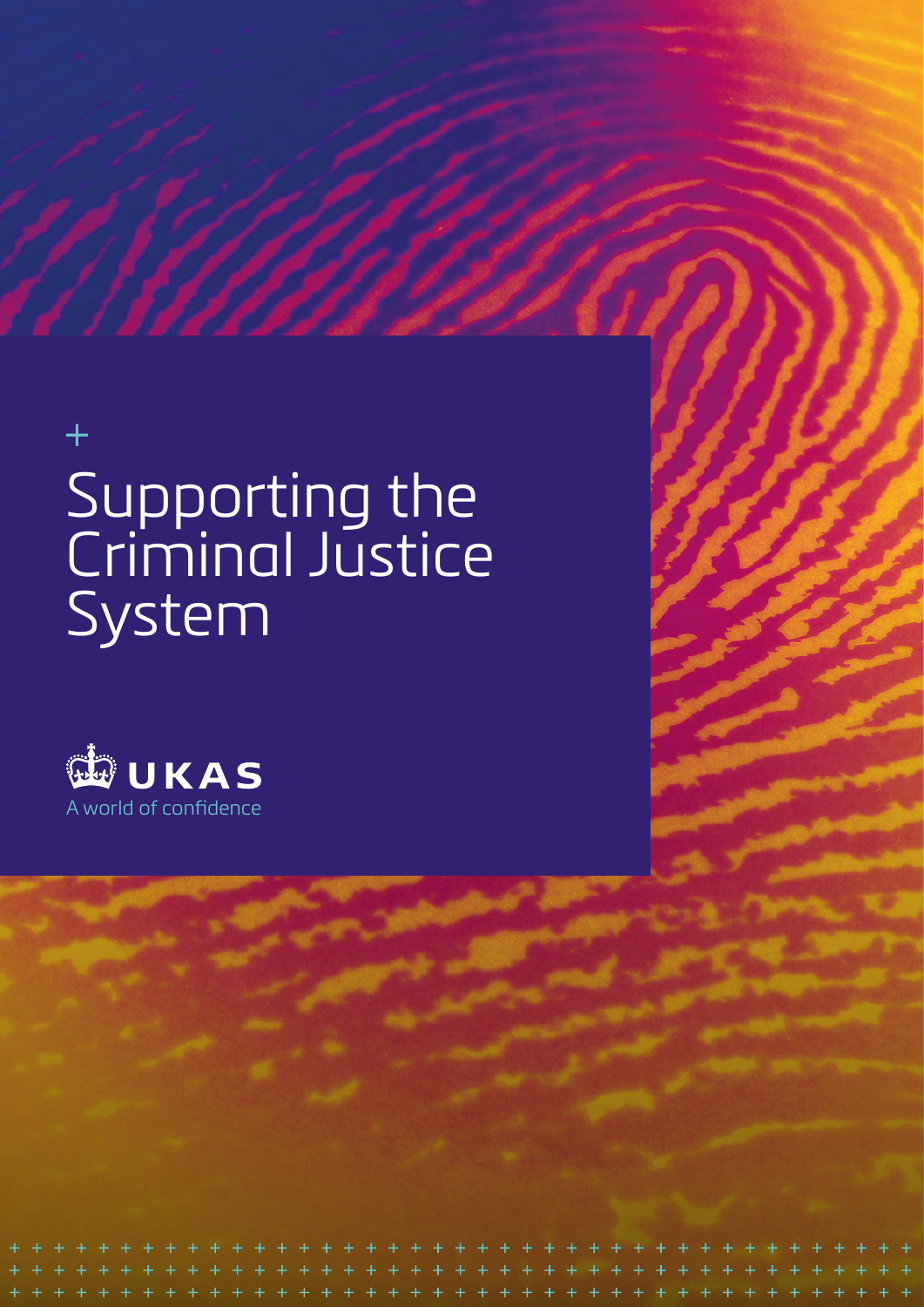UKAS is the sole national accreditation body of the UK, recognised by the Government to assess and declare the competence of an organisation against internationally agreed standards such as ISO/IEC 17025 and ISO/IEC 17020.

The Forensic Science Regulator (FSR) has set their expectations for the standards to be met by forensic units providing evidence into the Criminal Justice System, these are detailed in the FSR Codes of Practice and Conduct (CoPC); for the majority of forensic activities the expectation is that the forensic unit hold accreditation.

UKAS, on behalf of the FSR undertakes the assessment of forensic units against the additional requirements of the FSR CoPC.



#### Accreditation requires forensic units to demonstrate the following:

- Impartiality in relation to the performance of testing / inspection
- Methods that are appropriately validated and demonstrated as fit for purpose
- Equipment that is calibrated, checked and maintained to ensure that it operates effectively
- Staff that are demonstrably competent and mechanisms to maintain this on an on-going basis
- Samples are handled and stored to maintain integrity

Therefore, accreditation benefits both the forensic units, and the commissioners of forensic science, as it demonstrates compliance with defined standards and best practice.

2 | Supporting the Criminal Justice System

Areas already benefiting from accreditation include the examination or analysis of:

- + Drugs, Accelerants, Glass, Paint
- + Toolmarks, Footwear, Vehicles
- + Fingerprints
- + Body Fluids, Fibres, Blood Patterns
- + DNA
- + Questioned Documents
- + Computer, Mobile Phones
- + Firearms, Firearms Discharge Residue, Explosives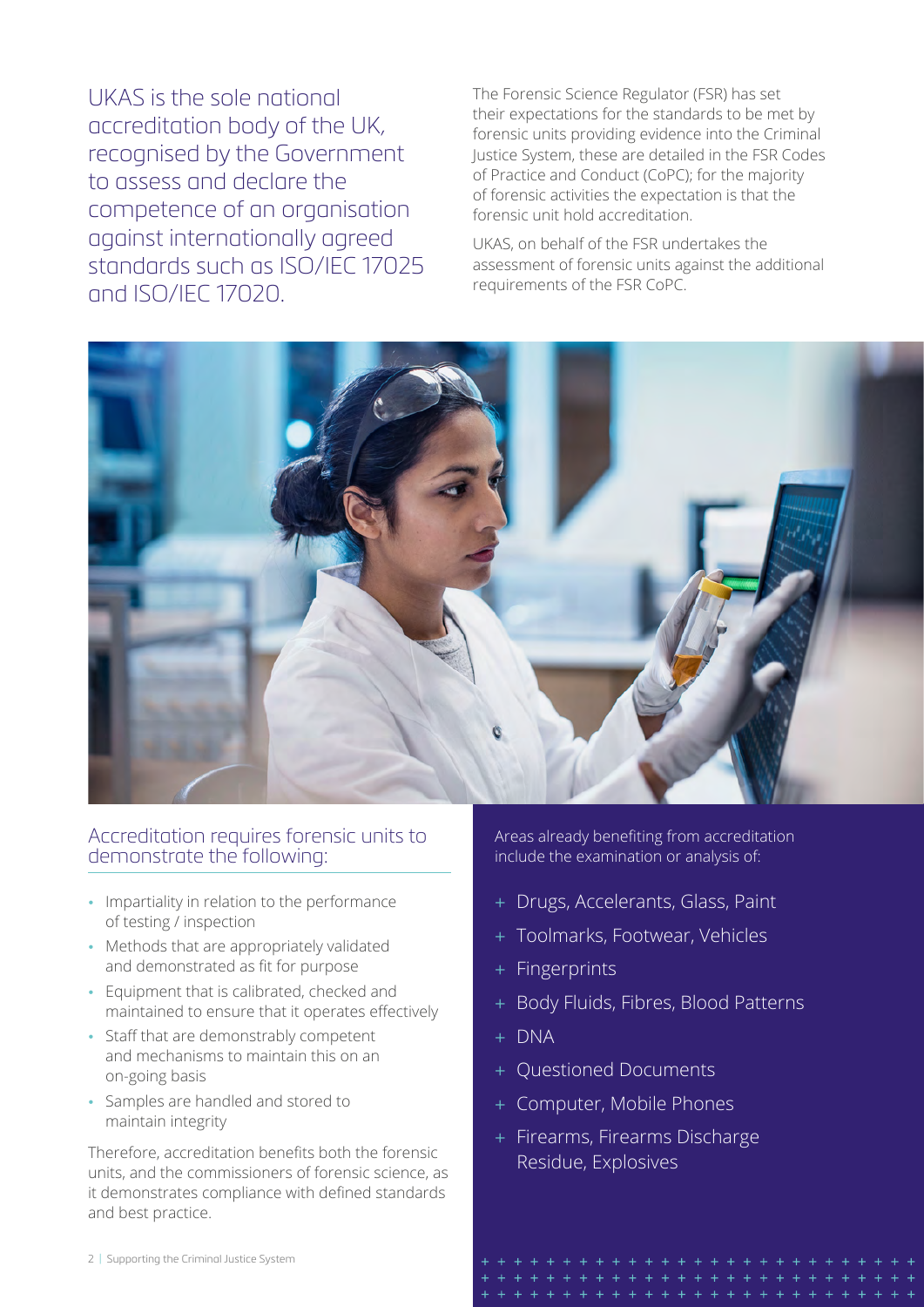# New developments in the accreditation of Forensic Science



### Fingerprints and DNA

The Accreditation of [Forensic Service Providers](https://www.legislation.gov.uk/uksi/2018/1276/made)  [Regulations 2018](https://www.legislation.gov.uk/uksi/2018/1276/made) (SI1276/2018) introduced a requirement for competent law enforcement authorities to use providers accredited to ISO/ IEC 17025 for any laboratory activity relating to fingerprints and DNA. Whilst a number of organisations have held accreditation for DNA and fingerprint enhancement activities for some time, this requirement proved to be a catalyst for forensic units undertaking fingerprint comparison to gain accreditation.

#### Collision Investigation

UKAS will be undertaking a Pilot Assessment Programme for the accreditation of collision investigation activities.

The objective of the collision investigation pilot programme is to confirm the applicability of the relevant standards, identify any areas which need further guidance and finally to establish a proportionate and robust assessment approach. Details of the scope and timescales for the Pilot can be found here.

## Digital Forensics

As the role of digital evidence increases in the cases investigated by law enforcement, forensic units have seen a corresponding increase in the requests for examination and analysis of digital devices and data.

As a fast-moving area reliant of developing technology digital forensics poses a challenge to forensic units to keep pace with the changes in technology whilst maintaining confidence in the results produced. Accreditation can help to demonstrate that this challenge is being met on a continuing basis.